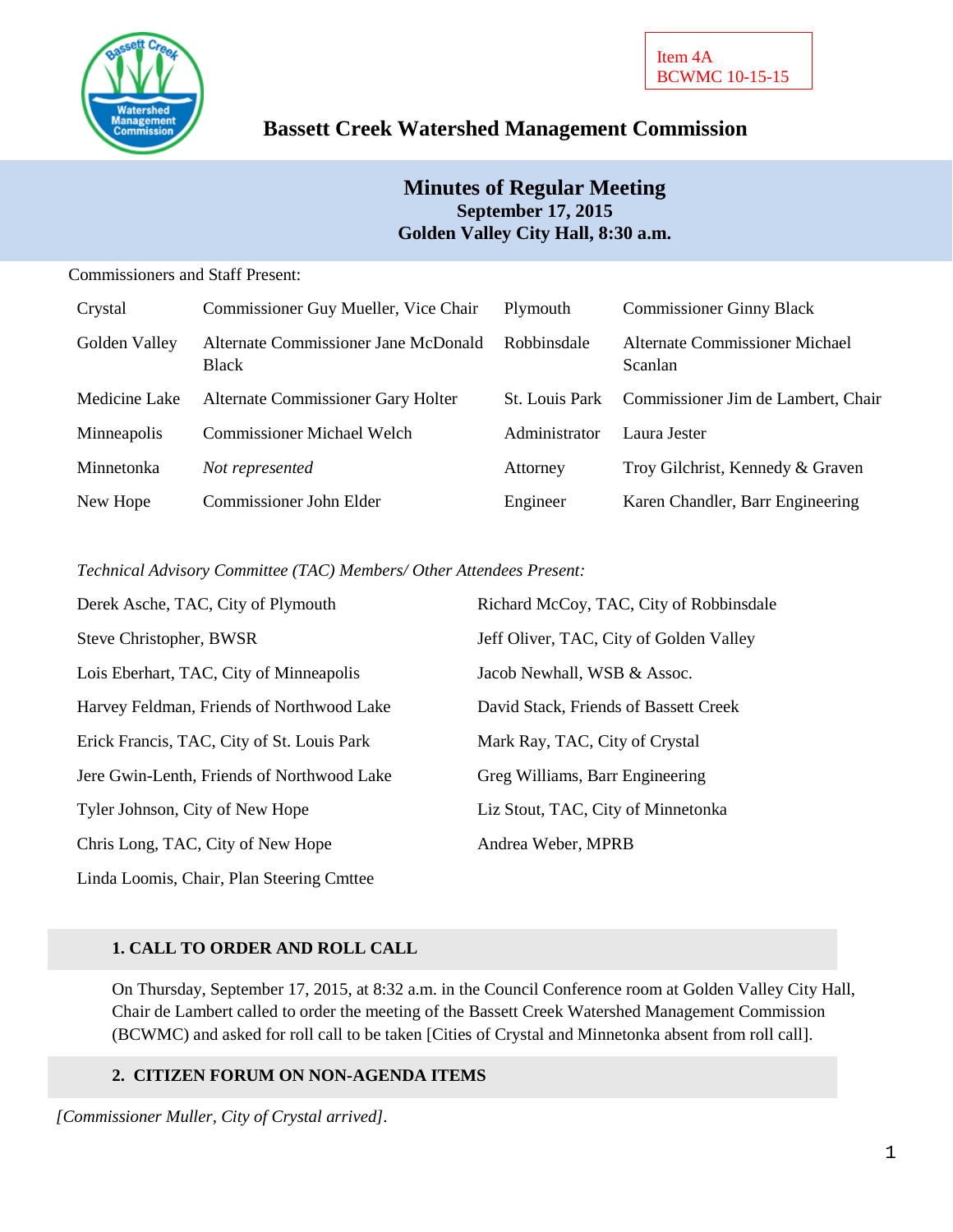No comments were presented.

#### **3. AGENDA**

Commissioner Mueller moved to approve the agenda as presented. Commissioner Black seconded the motion. Upon a vote, the motion carried 8-0 [City of Minnetonka absent from vote].

#### **4. CONSENT AGENDA**

Commissioner Elder moved to approve the Consent Agenda. Commissioner Black seconded the motion. Upon a vote, the motion carried 8-0 [City of Minnetonka absent from vote].

[The following items were approved as part of the Consent Agenda: the July 16, 2015, and August 20, 2015, meeting minutes, the September 2015 financial report, the payment of invoices, Approval of Commissioner Request for Reimbursement to Attend Minnesota Water Resources Conference, Approval of Cornerstone Creek Project in Golden Valley, Approval of the Sochacki Trail Paving Project in Robbinsdale, and Approval to Set November Commission Meeting for Wednesday, November 18, 2015.]

The general and construction account balances reported in the Fiscal Year 2015 Financial Report prepared for the September 17, 2015, meeting are as follows:

| <b>Checking Account Balance</b>            | \$616,572.28       |
|--------------------------------------------|--------------------|
| TOTAL GENERAL FUND BALANCE                 | \$616,572.28       |
| TOTAL CASH & INVESTMENTS ON-HAND (9/09/15) | \$3,862,573.60     |
| CIP Projects Levied – Budget Remaining     | $(\$4,014,653.13)$ |
| <b>Closed Projects Remaining Balance</b>   | \$152,079.53       |
| 2012-2014 Anticipated Tax Levy Revenue     | \$5,585.36         |
| 2015 Anticipated Tax Levy Revenue          | \$495,084.26       |
| <b>Anticipated Closed Project Balance</b>  | \$348,590.09       |

#### **5. BUSINESS**

#### **A. Items Related to Adoption and Distribution of 2015-2025 BCWMC Watershed Management Plan**

**i. Review Draft Credits Page and Proposed Changes to Requirements Document (Appendix H)**

Administrator Jester reviewed the draft credits page with the Commission and took note of requested edits. Commissioner Black moved to approve the credits page as amended. Commissioner Elder seconded the motion. Upon a vote, the motion carried 8-0 [City of Minnetonka absent from vote].

Administrator Jester described the proposed changes to the Requirements document. She explained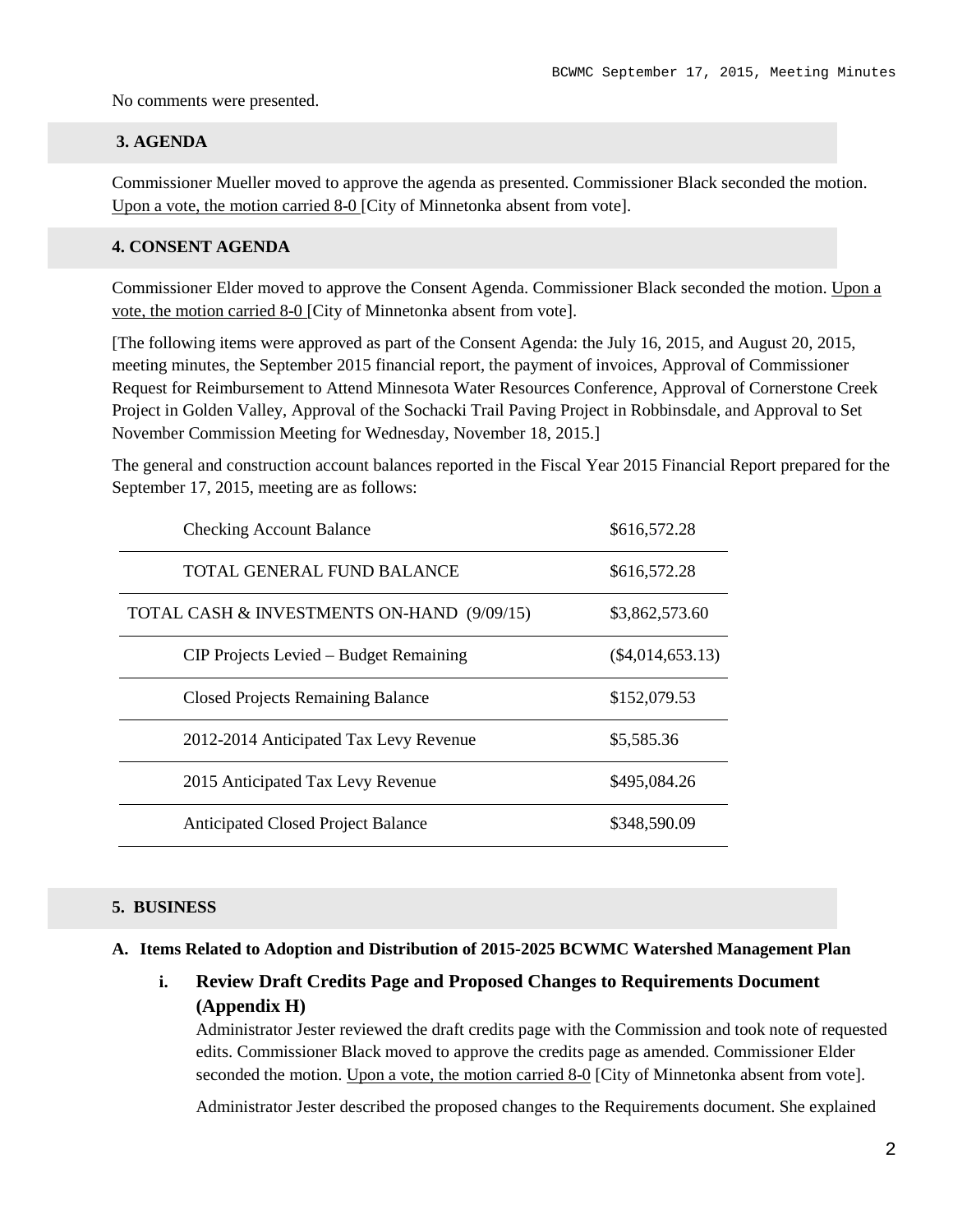that the changes were to ensure that the document was consistent throughout and in-line with the policies in the 2015 Watershed Management Plan.

Commissioner Welch requested edits to wording in section 2.5, section 4.5.2, and section 4.5. He described the reasoning behind his and Alternate Commissioner Goddard's requested changes and offered new language. Commissioner Black moved to approve the Requirements document with the proposed changes and edits. Commissioner Mueller seconded the motion. Upon a vote, the motion carried 8-0 [City of Minnetonka absent from vote].

#### **ii. Review Transmittal Letter**

Administrator Jester explained that the transmittal letter needs to accompany the BCWMC's 2015 Watershed Management Plan when it is distributed after adoption. She noted that BWSR does not require written response to 90-day comments and instead requested that a summary of the changes resulting from the 90-day comments be included in the transmittal letter. Administrator Jester asked for comments on the letter and read aloud one revision requested by the Commission Engineer.

Commissioner Black moved to approve the transmittal letter as amended. Commissioner Elder seconded the motion. Upon a vote, the motion carried 8-0 [City of Minnetonka absent from vote].

#### **iii. Discuss Plan Printing and Distribution**

Administrator Jester reported that the cost of printing the plan is \$500 for a printing set up fee and \$80 per copy. She described printing options, stated that she recommends having Barr Engineering handle the printing, and asked who wanted a printed copy. She noted that some TAC members, state agencies, and other partners requested printed copies and that the Commission will have a few extra copies on hand for a total of 20 printed copies at current count. No Commissioners asked for printed copies indicating they could access the Plan online and/or with a CD copy. Commissioner Black moved to direct staff to print the number of copies already requested and including the printing of appendices A, B, and C. Commissioner Elder seconded the motion. The Commission discussed printing one for the Golden Valley library; Administrator Jester said she would request that the library have a printed copy available. Upon a vote, the motion carried 8-0 [City of Minnetonka absent from vote]. Administrator Jester said that staff plans to bring a full cost accounting of the entire Plan to the BCWMC's October meeting.

#### **iv. Receive Plan Approval Documents from BWSR**

Administrator Jester summarized the plan approval documents that the BCWMC received from BWSR. Mr. Christopher of BWSR commented that BWSR is impressed with the Commission's Plan development process.

#### **v. Consider Approval of Resolution Adopting Plan**

Commissioner Black moved to adopt the Resolution Adopting the Watershed Management Plan. Alternate Commissioner McDonald Black seconded the motion. Administrator Jester thanked Greg Williams of Barr Engineering for his work with the Commission on the plan. Upon a vote, the motion carried 8-0 [City of Minnetonka absent from vote].

# **B. Consider Approval of Resolution of Appreciation for Plan Steering Committee Chair, Linda Loomis**

Chair de Lambert read aloud the resolution of appreciation for Plan Steering Committee Chair Linda Loomis. Commissioners and staff offered comments of appreciation for Ms. Loomis' work and time. Commissioner Welch moved to adopt the resolution. Commissioner Black seconded the motion. Upon a vote, the motion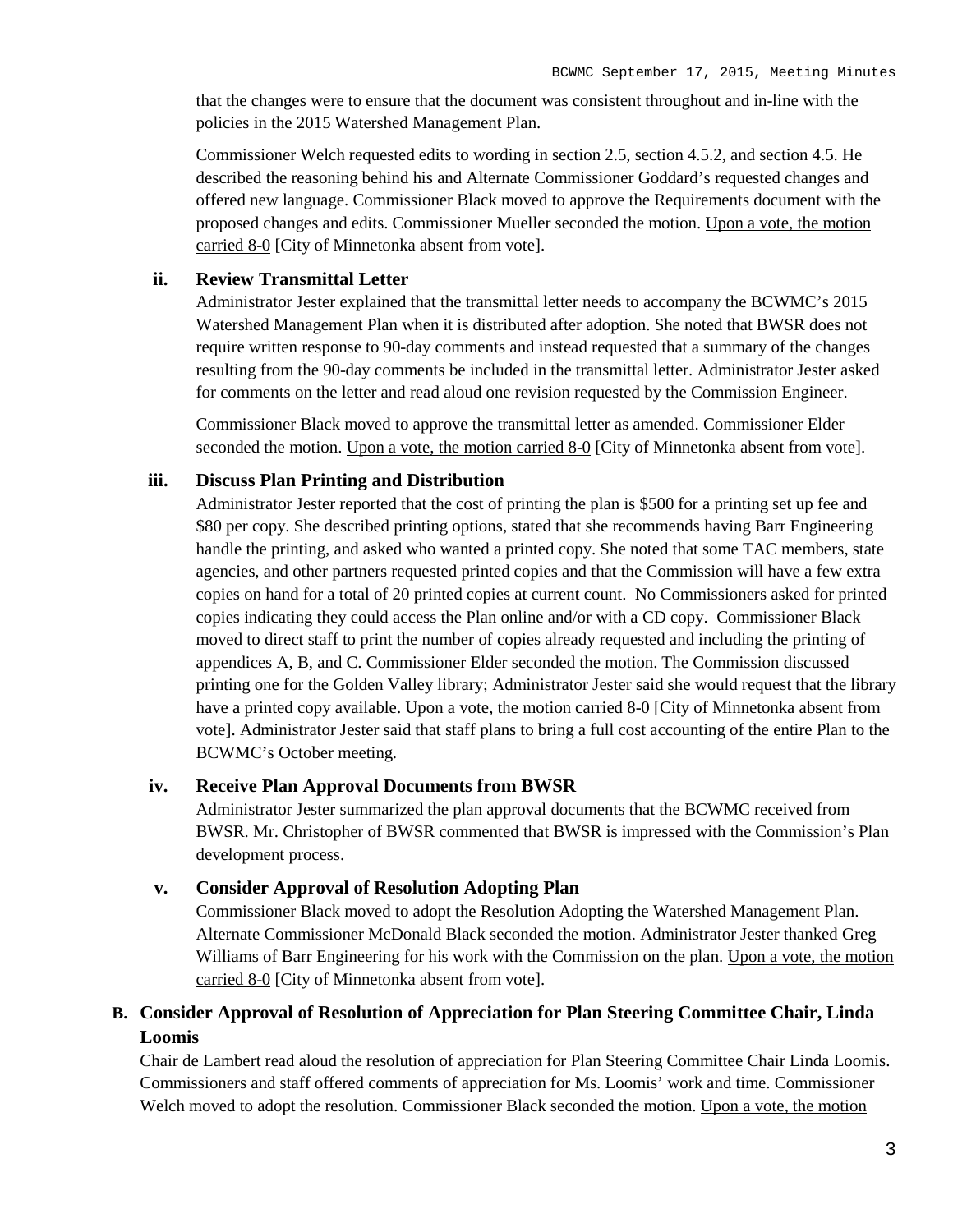carried 8-0 [City of Minnetonka absent from vote].

# **C. Receive Presentation on Progress of Bassett Creek Main Stem Restoration Project Through Wirth Park (2012CR-M)**

Ms. Andrea Weber of the Minneapolis Park and Recreation Board displayed a map of the project location and gave a PowerPoint presentation. She summarized the project, noting that originally the project was to extend to Irving Avenue South but the MPRB scaled it back. She said this change was the only change in the project's overall scope. Ms. Weber talked about the change in the project at site 1, the Fruen Mill site, due to challenges with addressing floodplain and easement issues in that area. She explained that the work at site 1 was not included in the project bid award but the MPRB hopes to do restoration at that site in the future, noting that there are new property owners.

Ms. Weber showed slides of the restoration project work and described what has been completed. She mentioned side channel and trail work by the City of Minneapolis that was undertaken at the same time as the restoration project. Ms. Weber concluded by saying that the project work turned out well and the MPRB is pleased with the quality of the work performed by the contractor.

Administrator Jester commented that the BCWMC has received Clean Water Grant funding for this project and the BCWMC needs to receive a final report and final reimbursement request before the grant expires at the end of the year.

Commissioner Welch remarked that it would have been helpful to have had more frequent updates on this project. He said that there is a lot of disappointment in the community that the Fruen Mill site wasn't included. There was discussion about the Fruen Mill site. Ms. Weber and Ms. Eberhart answered specific questions about the project, including practices used in the area of site 6 and more information about the construction bid accepted for the project and its cost compared to the funds available to do the project.

Alternate Commissioner Scanlan said he was impressed by the area viewable from Golden Valley Road, noting it was the best improvement in the area in decades. Commissioner Welch said he believes the overall project is very good and that he's glad it was accomplished.

# **D. Consider Approval of Proposal for Preparation of Feasibility Study for Bassett Creek Main Stem Restoration Project (2017CR-M)**

Lois Eberhart, Water Resources Coordinator for the City of Minneapolis, introduced herself, displayed a map of the proposed project area, and described the location of the project. She summarized that the project is a creek restoration project and does not have the purpose of adding amenities. Ms. Eberhart mentioned that although at one point the idea of a park in the proposed project area was raised by the community, there is no momentum on this idea and no funding for a park has been identified.

She said that because of the history of industry along the proposed project reach, the City anticipates running into some contamination that will need to be mitigated in order to do stream restoration. She showed on the screen the reach of the feasibility study and described components of the study. Ms. Eberhart presented the estimated study costs for the three proposed areas of the project including Cedar Lake Road to Irving Avenue with a proposed feasibility study cost of \$72,800, Irving Avenue to the entrance to the old Bassett Creek Tunnel with a proposed feasibility study cost of \$9,500, and the Fruen Mill Reach with a proposed feasibility cost of \$4,500. She recommended that the feasibility study include all three areas for a total cost of \$86,800.

Ms. Eberhart provided historical information about the creek and how in the 1940s Mn/DOT re-routed it as part of the Highway 55 expansion. She showed on a map the original creek channel and the re-routed (new) channel and explained that there is overflow into the old channel which should still be considered part of the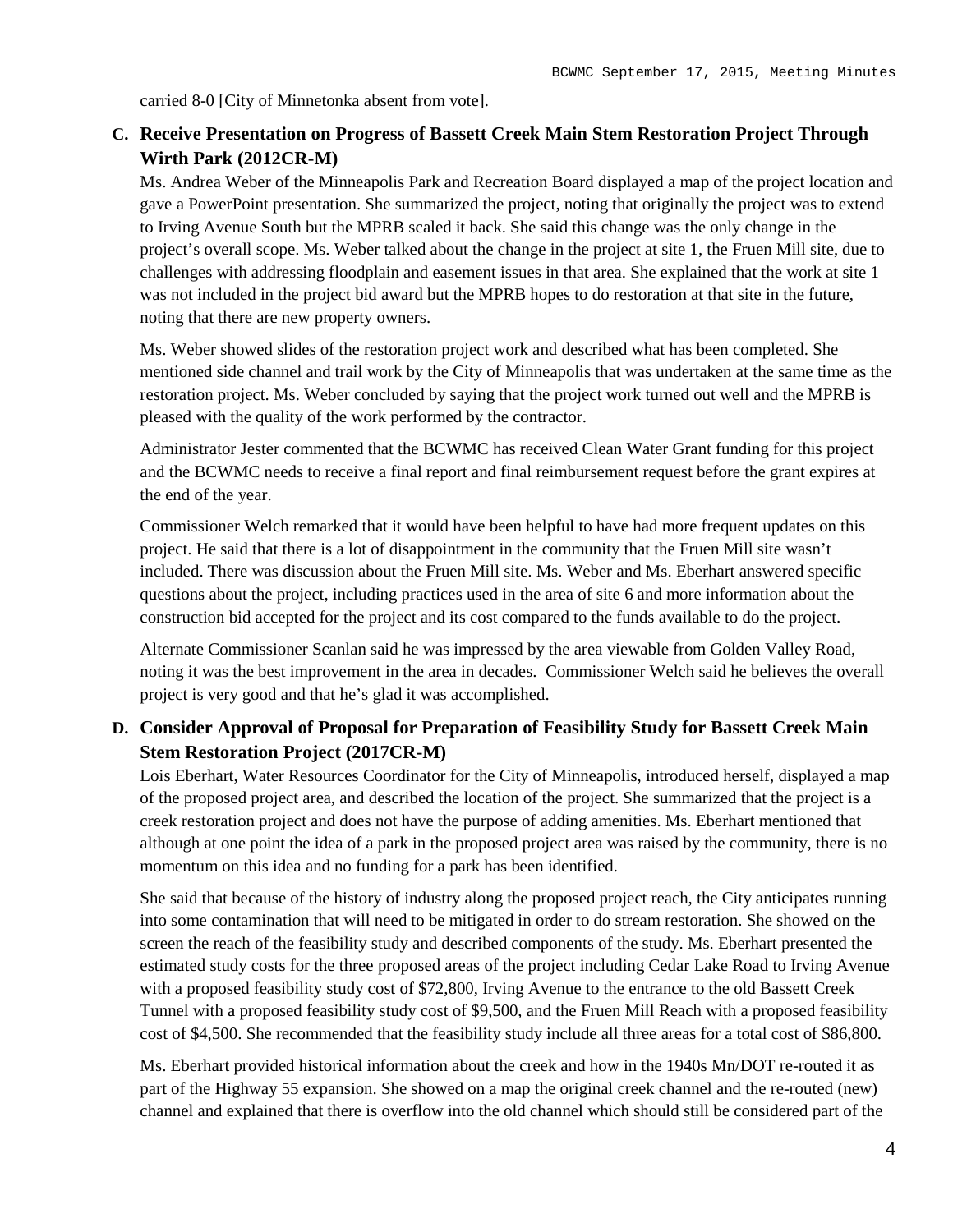Main Stem. She explained that after the flooding of 2014, there was a large amount of dredging the City completed in the old channel but that a Mn/DOT-owned culvert under Olson Memorial Highway is plugged so the sediment will continue to build up. Ms. Eberhart remarked that she has contacted Mn/DOT in attempts to get the culvert cleared out but there has been no work done by MnDOT to date. She stated that a proposed BCWMC CIP project is slated for 2020 for this area. Ms. Eberhart spoke about the Bottineau (Blue Line LRT) project coming through this area that will need to address some of these items.

Ms. Eberhart announced that the City of Minneapolis will contract with Barr Engineering for the feasibility study. She said it is unknown how much contamination there might be and how much Phase II work is needed. She said the proposal estimates the cost of that work at \$20,500, but this extent of work might not be necessary.

Ms. Chandler briefly spoke about the proposed timeline. Ms. Eberhart said that the proposed final report will come to the Commission in March 2016. Administrator Jester asked for more details on the proposed public input process. Ms. Eberhart apologized that the information wasn't obvious in the scope of services but it goes without saying that the City would be providing opportunity for public input.

There was discussion.

Commissioner Welch moved to authorize the Administrator to work with Ms. Eberhart to draft a letter with the Chair's signature urging Mn/DOT to immediately address the blocked culvert under Highway 55. Commissioner Mueller seconded the motion. Upon a vote, the motion carried 8-0 [City of Minnetonka absent from vote].

Commissioner Welch asked about the timeline of this proposed feasibility study in regard to the Commission's CIP process. Administrator Jester replied that this project is in the Commission's 10-year CIP so the Plan Amendment process isn't necessary. Commissioner Welch said he would like to see what the most productive avenue could be to move forward. He offered remarks regarding the possible public disappointment that this project doesn't incorporate more. He said that he thinks that the public process and the Commission's role need to be specifically spelled out and before the Commission takes action on this proposal he would like to work offline with Ms. Eberhart and Engineer Chandler and anyone else who wants to be part of the discussion. Commissioner Welch raised the points that the project potentially includes invasive testing and involves multiple property owners so he thinks it would be good to get the Commission's feedback on the public process in an initial way. Ms. Chandler noted that a one-month delay in the Commission's decision wouldn't affect the project but a two-month delay in taking action could. There was extensive discussion.

Alternate Commissioner Scanlan moved to approve going forward with the feasibility study for Reach 1, Cedar Lake Road to Irving Avenue, as identified in the proposal. Alternate Commissioner McDonald Black seconded the motion. Ms. Eberhart recommended that all areas be studied at the same time. Ms. Eberhart commented that she is unclear about Commissioner Welch's concerns, and she listed the public meetings that she's committing to include as part of the project such as an open meeting and talking to the neighborhoods and the redevelopment committee. She said she is not sure what could be included in this feasibility proposal to shape it differently. Ms. Eberhart noted that language about the public process could be tweaked even after the proposal has been approved if the Commission so authorizes.

Commissioner Welch explained that he thinks there are complicated property issues with this project in regard to invasive work on property without an allocation of responsibility and liability among the two entities; he has concerns that the proposed agreement between the City and the Commission does not have an appropriate level of oversight; and that overall the proposal for the feasibility study is unclear. Commissioner Welch said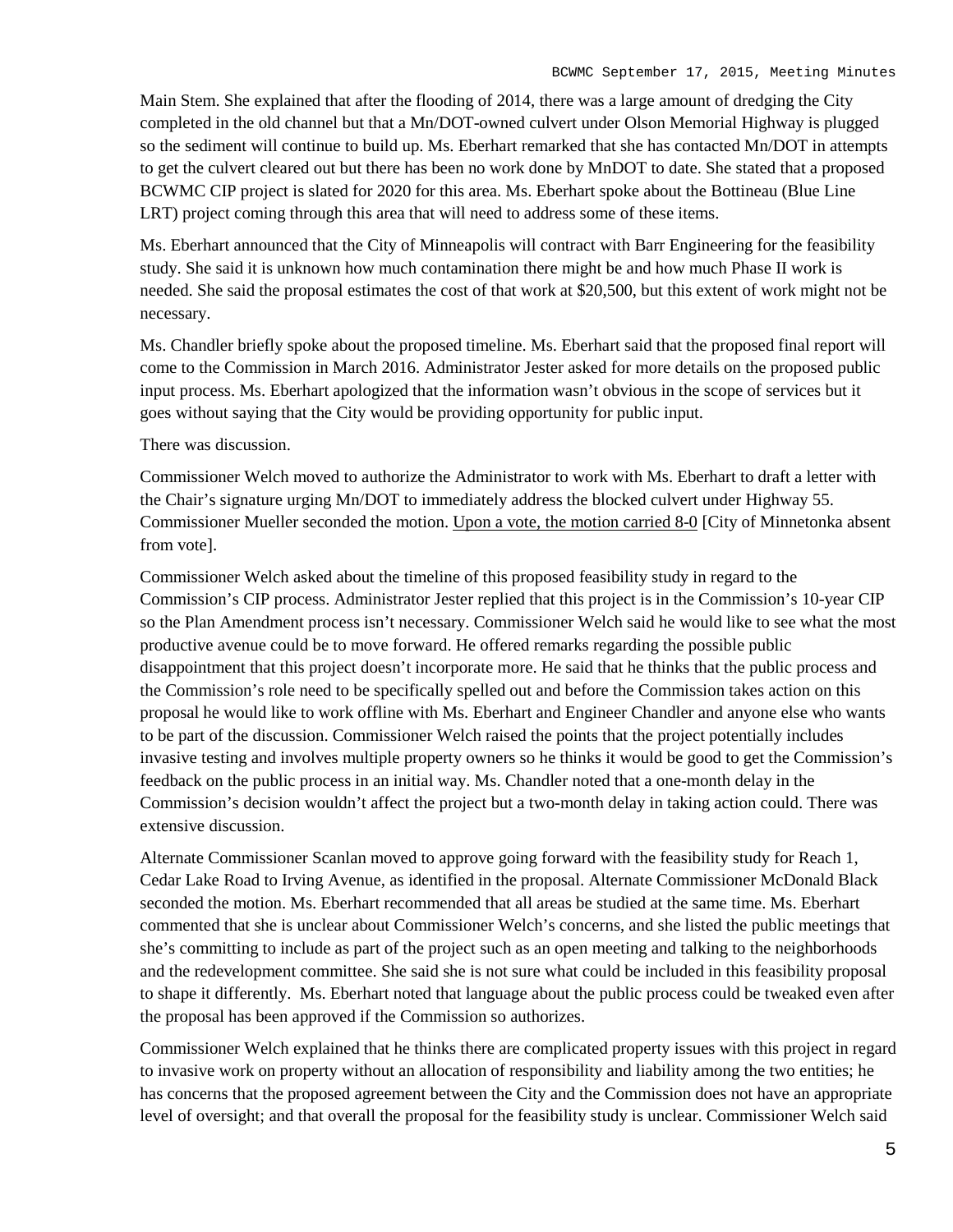he thinks that a better proposal could be developed for the Commission's next meeting. There was discussion.

Commissioner Scanlan modified his motion to include proposed Reach 2, Irving Avenue to the entrance to the Old Bassett Creek Tunnel. Commissioner Mueller seconded the motion to amend the original motion. Upon a vote, the motion carried 8-0 [City of Minnetonka absent from vote].

Administrator Jester remarked that she had been hoping for more detail in the proposal and she thinks that the parties can discuss it and improve it.

Commissioner Elder moved to table this item until the Commission's next meeting. Commissioner Black seconded the motion. Upon a vote, the motion carried 8-0 [City of Minnetonka absent from vote].

*[Commissioner Black departed the meeting.]*

#### **E. Receive Update on 2015 Operating Budget Status**

Administrator Jester provided an informational update on the budget and reported that the yearly budget is on track, that some line items are over budget, but others are under budget. She predicted the Commission would end the budget year overall slightly under budget and noted that staff are continually watching the budget and expenses.

# **F. Consider Agreement with Metropolitan Council for Reimbursement of BCWMC Expenses Related to Review of Blue Line LRT**

Administrator Jester reported that the agreement has been reviewed by the Commission's Legal Counsel as well as by the Met Council's legal counsel. She said the agreement is for reimbursement for up to \$30,000 and is retroactive from the end of June. Commissioner Elder moved to approve entering into the agreement with the Metropolitan Council. Alternate Commissioner McDonald Black seconded the motion. Upon a vote, the motion carried 7-0 [Cities of Minnetonka and Plymouth absent from vote].

#### **G. Consider Approval of 50% Plans for Northwood Lake Improvement Project (NL-1)**

Mr. Chris Long from Stantec provided a summary of the project and introduced Tyler Johnson from Stantec, who presented the 50% plans for the Northwood Lake Improvement project. Mr. Long addressed the topic of ultra violet treatment of the water before it is reused. He noted that the UV treatment is recommended by the Commission Engineer and the City is still researching that option. Mr. Long described the estimated costs of installation at \$5,000-\$15,000, plus maintenance of the UV system including replacement of the bulbs and cleaning of the lenses. He said that the City would like guidance from the Commission regarding UV treatment. He remarked that the Met Council's Storm Water Re-Use Guidance Manual recommends using the UV treatment. There was discussion about possibly incorporating signage that would let people know that the water is not potable and is recycled storm water, but Mr. Long pointed out that the area that will be irrigated is not closed off from park users. Mr. Long noted that the 90% design plans would be presented at the November Commission meeting and they will include a 160,000 gallon storm water reuse chamber (unlike the smaller chamber presented in these plans).

Engineer Chandler went through the Commission Engineer's recommendations on the 50% plans and pointed out that an appropriation permit is required. There was discussion. Alternate Commissioner Scanlan moved to approve the 50% plans with the Commission Engineer's recommendations to authorize the City to proceed with final plans and documents. Commissioner Elder seconded the motion. Upon a vote, the motion carried 6-0 [City of Minneapolis abstained from vote. Cities of Minnetonka and Plymouth absent from vote].

Mr. Long noted the City of New Hope would likely be requesting the use of Channel Maintenance Funds for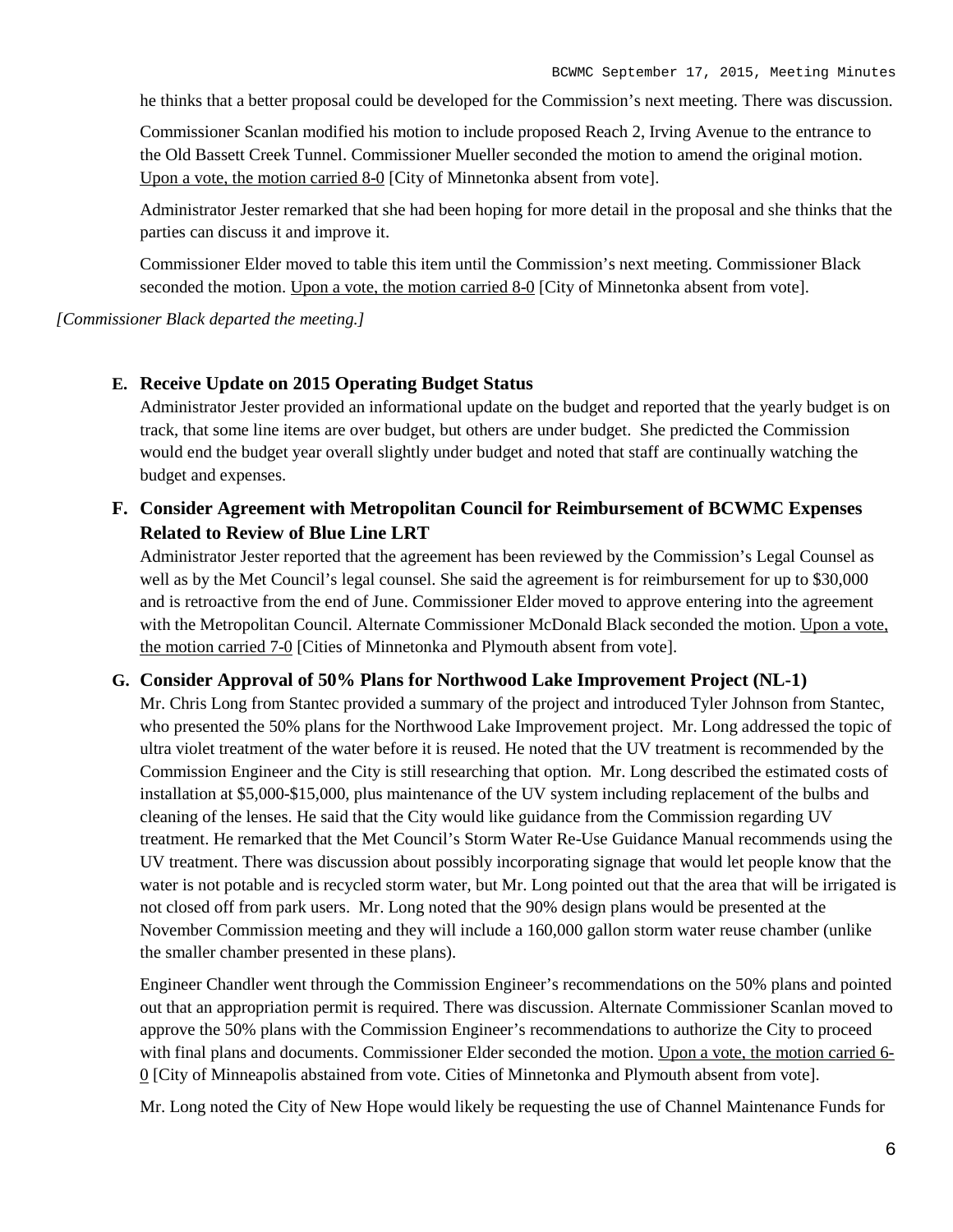sediment removal in adjacent ponds. He also noted he hoped for more direction on the use of UV treatment.

### **H. Consider Approval of 50% Plans for Honeywell Pond Expansion Project (BC-4)**

Mr. Jeff Oliver, City Engineer for City of Golden Valley, summarized the project and introduced Mr. Jake Newhall of WSB & Associates. Mr. Newhall provided a PowerPoint presentation of the 50% plans, summarized the project funding, and mentioned separate, non-Commission projects being constructed in the area at the same time. He responded to comments and questions.

#### *[Alternate Commissioner McDonald Black departed the meeting.]*

Engineer Chandler summarized the Engineer's comments. She noted that clarification is still needed about whether an appropriation permit is required. Mr. Newhall stated that only one of the Engineer's comments remains to be addressed: Item 4 – Pumping for Irrigation of Sandburg fields. He said that this will be addressed with the 90% plans. There was discussion. Mr. Oliver responded to questions about the amount of water available for irrigation and the bounce within the pond.

Commissioner Welch moved to authorize the City of Golden Valley to proceed with final plans and contract documents. Alternate Commissioner Scanlan seconded the motion. Upon a vote, the motion carried 6-0 [Cities of Golden Valley, Minnetonka, and Plymouth absent from vote].

# **I. Receive Invitation for NEMO Workshop for Local Officials on Winter Maintenance & Use of Chlorides**

Administrator Jester announced that there will be a NEMO workshop for local leaders regarding winter road and parking lot management on October 7 from 6-8:30 p.m. at the City of Minnetonka Public Works Facility. Ms. Stout said that the event also includes a tour of the City's public works facilities and meeting some of the equipment operators.

#### **J. Consider Volunteering at Golden Valley Arts and Music Festival**

Administrator Jester updated the Commission about the volunteer schedule for the event.

#### **6. COMMUNICATIONS**

#### **A. Administrator:**

**i.** Administrator Jester said she attended the Clean Water Summit at the U of M Landscape Arboretum, and she provided a summary. She reported that one take away from the Summit was a presentation on chloride pollution, critical reasons for cities and watershed organizations to be addressing the pollution and the use of pervious pavements to reduce the need for salt. She noted there was a study in Robbinsdale comparing salt use on pervious vs. traditional pavements.

Commissioner Welch asked for more information on Administrator Jester's take-aways about the pervious pavement. Mr. Oliver brought up long-term sustainability questions of these technologies and long-range effectiveness questions. Mr. McCoy noted the U of M is submitting a grant application to continue its research on pervious pavements in Robbinsdale and that one of their study sites is actually in the Bassett Creek watershed. He said the BCWMC could write a letter of support for the research and the grant application. Commissioner Welch moved that the BCWMC provide a letter of support for the continuation of the U of M's research project on pervious pavement. Commissioner Mueller seconded the motion. Upon a vote, the motion carried 5-0 [Cities of Golden Valley, Minnetonka, New Hope, and Plymouth absent from vote].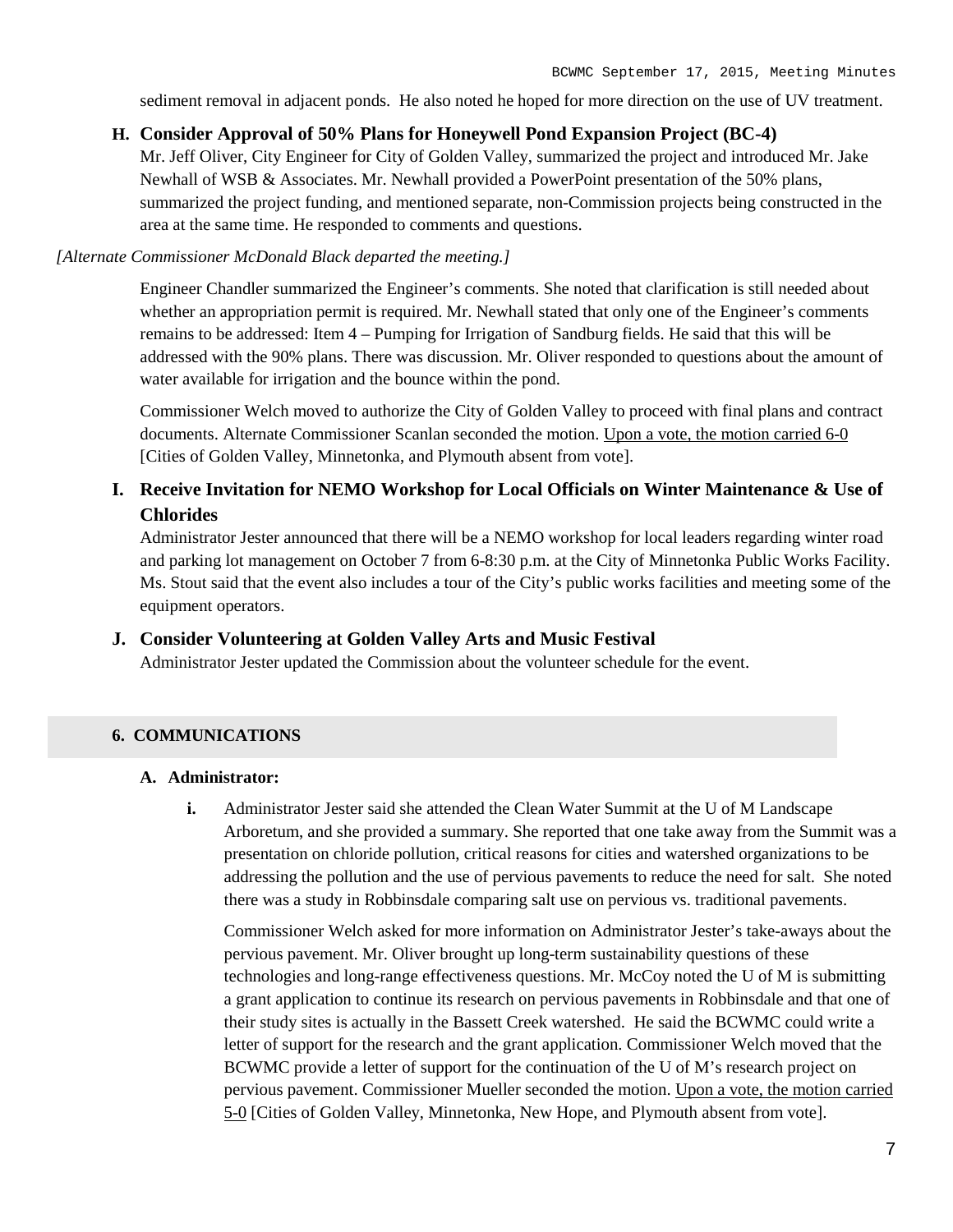- **ii.** Administrator Jester reported that the Commission's education materials had been used at several events in the last few months.
- **iii.** Administrator Jester reported that staff is creating a press release regarding the BCWMC's 2015 volunteer recognition.
- **iv.** Administrator Jester announced an upcoming Aquatic Invasive Species training event.

#### *[Commissioner Elder departed the meeting.]*

**B. Chair:** No Chair Communications

#### **C. Commissioners:**

- **i.** Commissioner Welch gave an update about former BCWMC administrator Geoff Nash.
- **ii.** Commissioner Mueller reported that he has been reading about constructed wetlands and asked if the Commission's technical staff would look into the research about constructed wetlands from time to time to stay current.

#### **D. TAC Members:**

- **i.** Mr. Erick Francis reported that the TAC met on September 8 to discuss the BCWMC Channel Maintenance Fund policy and the study on the roles and responsibilities for long term maintenance of the Flood Control Project. He said that the TAC will continue the discussion at its next meeting on November  $5<sup>th</sup>$ .
- **ii.** Mr. Jeff Oliver updated the Commission on an unauthorized project at a residence in the Hidden Lakes neighborhood and the actions that the City of Golden Valley, the DNR, and Hennepin County have taken including cease and desist orders, stop work orders, and restoration orders.
- **iii.** Ms. Liz Stout announced that this will be her last BCWMC meeting as a representative of the City of Minnetonka because she has taken a new position with the City of Minneapolis starting in October.
- **E. Committees:** No Committee Communications

#### **F. Legal Counsel:**

- **i.** Attorney Gilchrist commented that he is glad to be here as the BCWMC's legal counsel.
- **G. Engineer:** No Engineer Communications

### **7. INFORMATION ONLY (Available at http://www.bassettcreekwmo.org/Meetings/2015/2015- September/2015SeptemberMeetingPacket.htm)**

- A. CIP Project Update Chart
- B. Grant Tracking Summary and Spreadsheet
- C. The Future of Our Water Supply, League of Women Voters Event, 9/24/15, 7-8:30 p.m., Crystal Community Center
- D. West Metro Water Alliance Meeting Minutes, July 2015 and August 2015
- E. Pollinator-Friendly Alliance Event, Sunday, September 13, 1-6 p.m., Stillwater